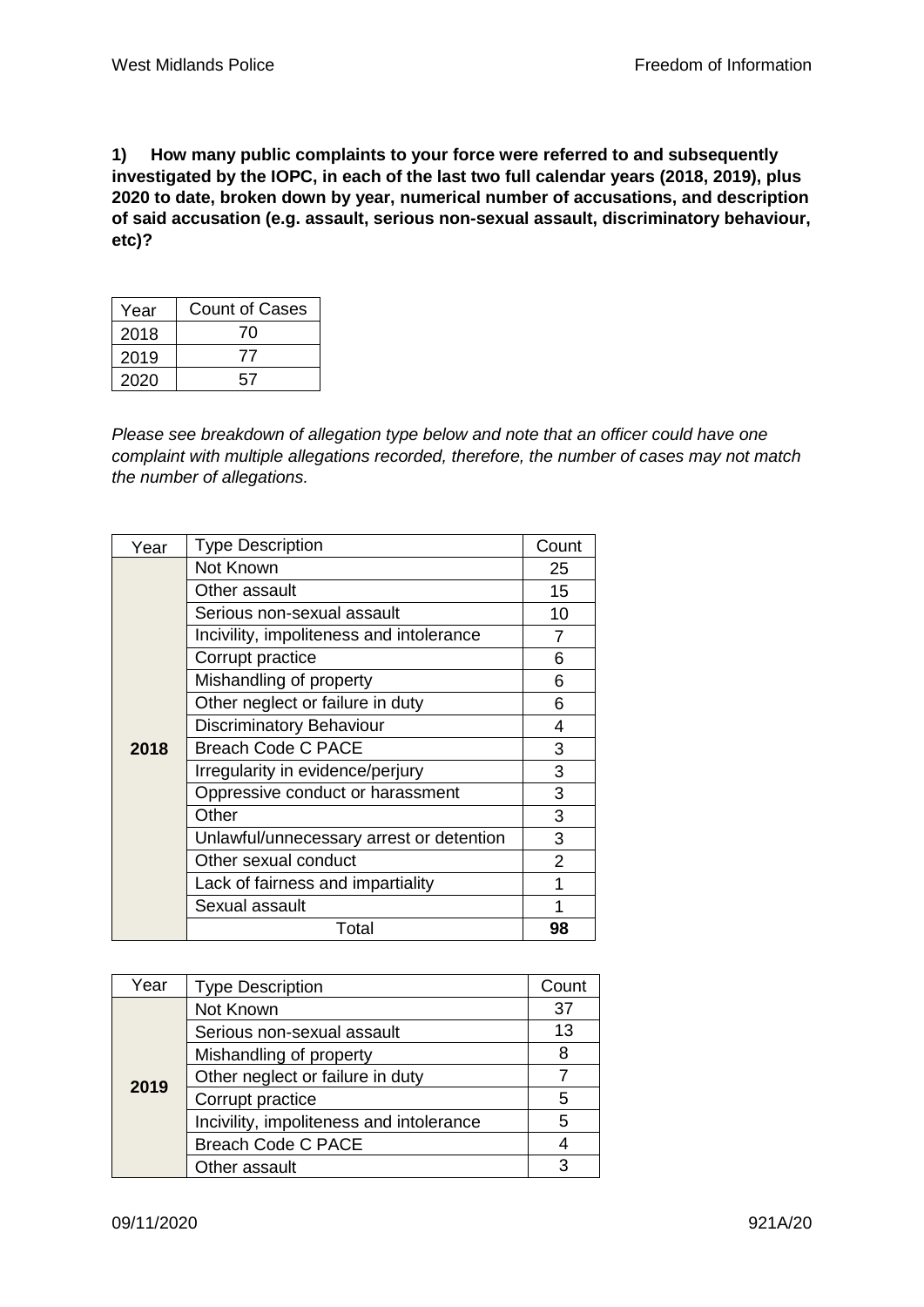| <b>Discriminatory Behaviour</b>          |    |
|------------------------------------------|----|
| Irregularity in evidence/perjury         | 2  |
| Lack of fairness and impartiality        | 2  |
| Oppressive conduct or harassment         | 2  |
| Other sexual conduct                     | 2  |
| <b>Breach Code B PACE</b>                |    |
| Improper disclosure of information       |    |
| Multiple or unspecified breaches of PACE |    |
| Other                                    |    |
| Total                                    | 96 |
|                                          |    |

| Year | <b>Type Description</b>                       | Count          |
|------|-----------------------------------------------|----------------|
|      | Discreditable conduct                         | 12             |
|      | Use of force                                  | 11             |
|      | Race                                          | 9              |
|      | Police action following contact               | 6              |
|      | Not Known                                     | 4              |
|      | Handling of or damage to property/premises    | 4              |
|      | Impolite language/tone                        | 4              |
|      | Other                                         | 4              |
|      | Other sexual conduct                          | 4              |
|      | Power to arrest and detain                    | 4              |
|      | Serious non-sexual assault                    | 4              |
|      | Information                                   | 3              |
|      | Obstruction of justice                        | 3              |
|      | Other neglect or failure in duty              | 3              |
|      | Sex                                           | 3              |
|      | Sexual assault                                | 3              |
|      | Unprofessional attitude and disrespect        | 3              |
| 2020 | Detention in police custody                   | $\overline{2}$ |
|      | Mishandling of property                       | $\overline{2}$ |
|      | Stops, and stop and search                    | $\overline{2}$ |
|      | Abuse of position for other purpose           | $\overline{1}$ |
|      | Abuse of position for sexual purpose          | 1              |
|      | Bail, identification and interview procedures | 1              |
|      | <b>Breach Code C PACE</b>                     | 1              |
|      | Decisions                                     | 1              |
|      | Disclosure of information                     | 1              |
|      | <b>Evidential procedures</b>                  | 1              |
|      | Irregularity in evidence/perjury              | 1              |
|      | Lack of fairness and impartiality             | 1              |
|      | Operational management decisions              | 1              |
|      | Other assault                                 | 1              |
|      | Other policies and procedures                 | 1              |
|      | Overbearing or harassing behaviours           | 1              |
|      | Religion or belief                            | 1              |
|      | Searches of premises and seizure of property  | 1              |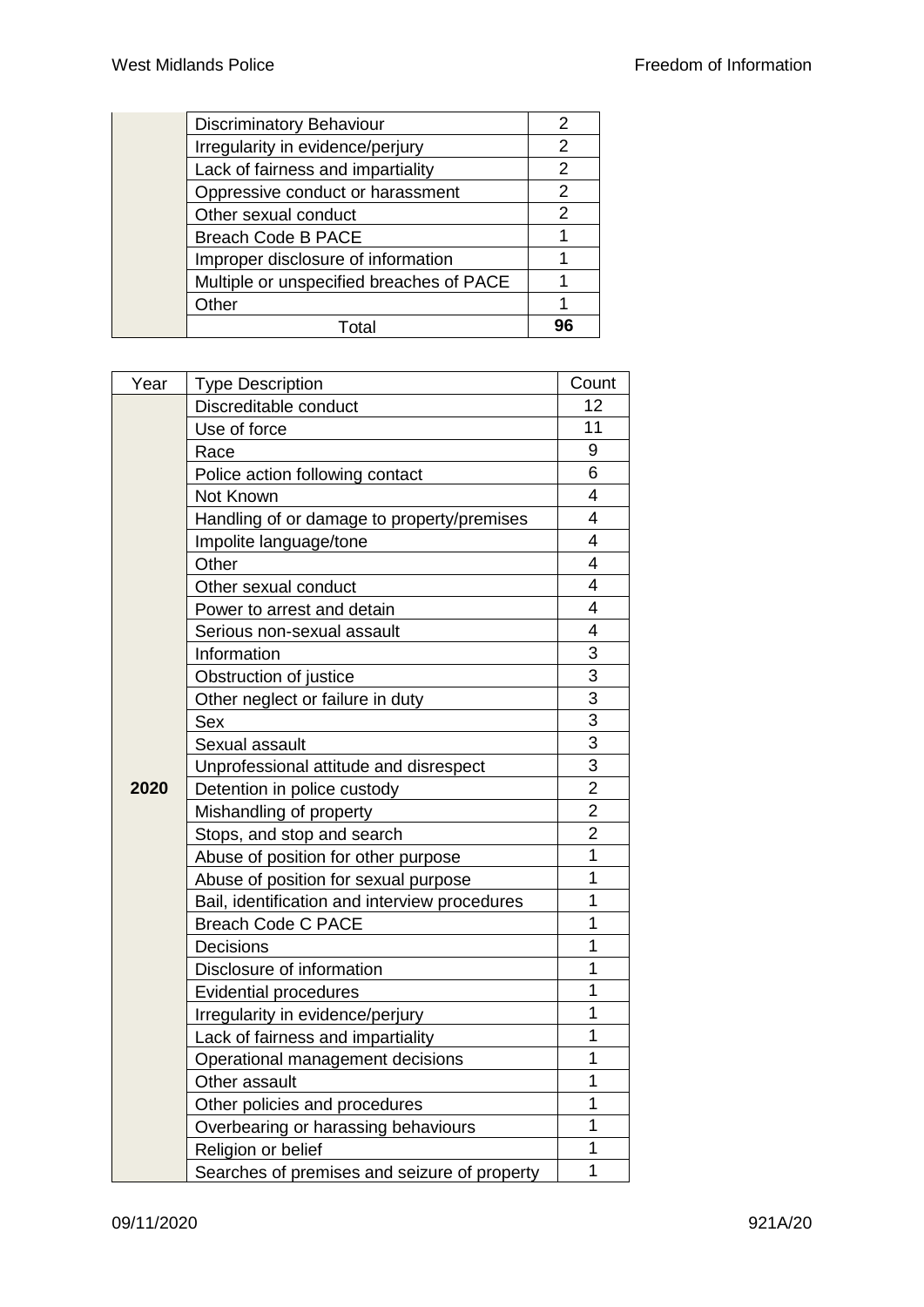| Sexual harassment         |     |
|---------------------------|-----|
| <b>Sexual Orientation</b> |     |
| Use of police vehicles    |     |
| Total                     | 108 |

## **2) Breakdown of IOPC findings and recommendations and subsequent investigatations and action by your professional standards department, in each of the last two full calendar years, plus 2020 to date, broken down by year and case description (e.g. assault, serious non-sexual assault, discriminatory behaviour, etc)?**

Our data are not organised in such a way as to allow us to provide this information within the appropriate (cost) limit within the Freedom of Information (FOI) Act. Please see cover letter for further details.

However, in order to assist, please find below a breakdown of WMP outcomes.

| Year | <b>Allegation Result Description</b> | Count          |
|------|--------------------------------------|----------------|
|      | Case to Answer                       | 19             |
|      | Not Upheld - by PSD                  | 16             |
|      | <b>Special Requirements</b>          | 13             |
|      | No Case to Answer                    | 7              |
|      | Not Known                            | 6              |
| 2018 | Not Upheld - by IPCC                 | 6              |
|      | Withdrawn - by Force                 | 5              |
|      | Upheld - by PSD                      | 4              |
|      | Disapplication - by IPCC             | $\overline{2}$ |
|      | De Recorded                          | 1              |
|      | Upheld - by IPCC                     | 1              |
|      | Total                                | 80             |

| Year | <b>Allegation Result Description</b> | Count |
|------|--------------------------------------|-------|
|      | Not Known                            | 39    |
|      | Case to Answer                       | 17    |
|      | Withdrawn - by Force                 | 9     |
| 2019 | Not Upheld - by PSD                  | 6     |
|      | No Case to Answer                    | 5     |
|      | Not Upheld - by IOPC                 | 1     |
|      | Not Upheld - by IPCC                 |       |
|      | <b>Special Requirements</b>          | 1     |
|      | Upheld - by IOPC                     |       |
|      | Upheld - by PSD                      |       |
|      | Total                                |       |